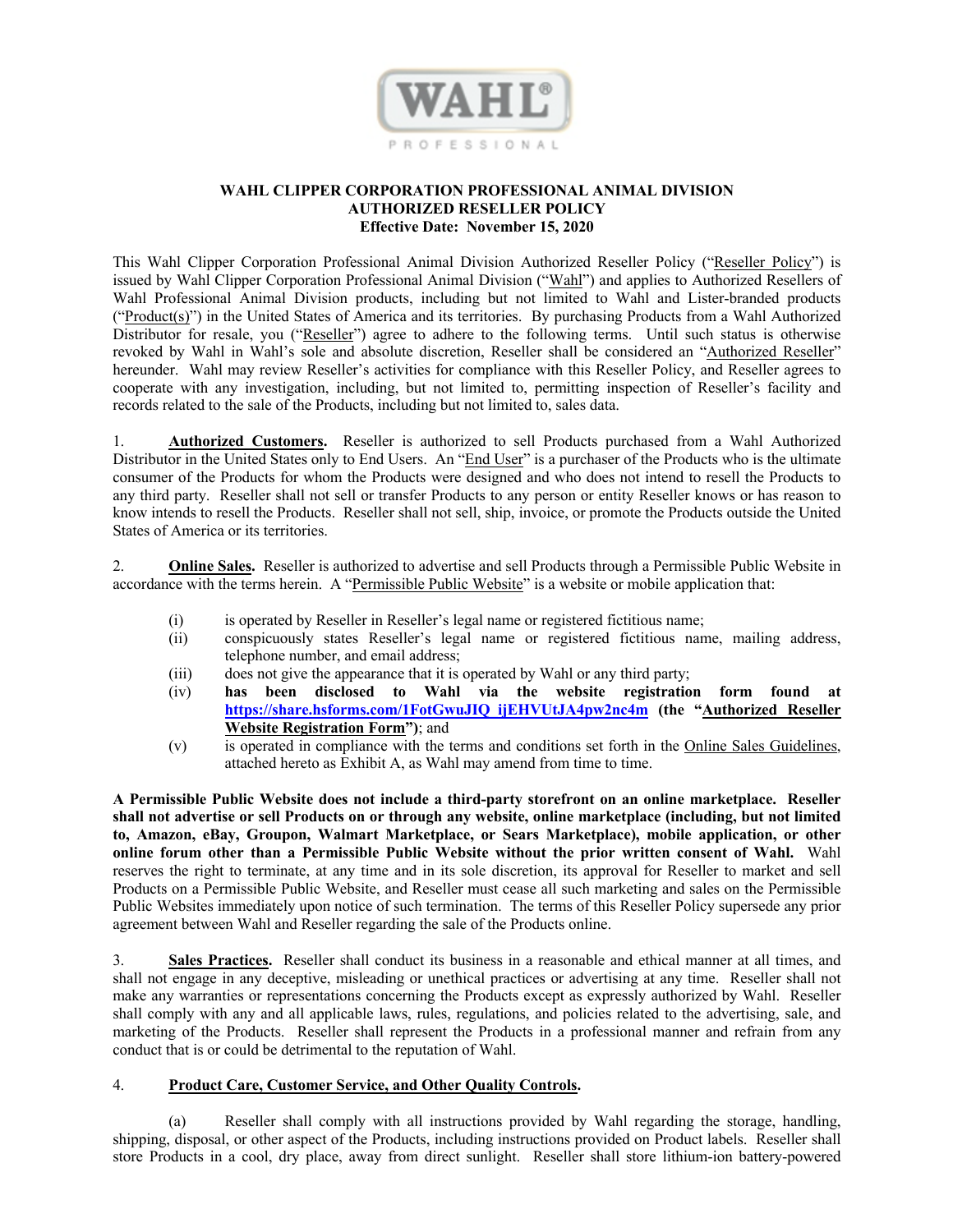Products at 20-25<sup>o</sup>C (68-77<sup>o</sup>F) and away from excessive heat or humidity. If Reseller has reason to believe any lithium-ion battery-powered Products have been subject to prolonged excessive heat or excessive temperature, Reseller shall promptly contact its Wahl Authorized Distributor in writing for further instructions.

Reseller shall sell Products in their original packaging. Relabeling, repackaging (including the separation of bundled Products or the bundling of Products), and other alterations are not permitted without the prior written consent of Wahl. Reseller shall not remove, translate, or modify the contents of any label or literature on or accompanying the Products. Reseller shall not tamper with, deface, or otherwise alter any serial number, UPC code, or other identifying information on Products or their packaging.

(c) Reseller shall not resell any Product as "new" that has been returned open or repackaged.

(d) Promptly upon receipt of the Products, Reseller shall inspect the Products and their packaging for damage, defect, broken seals, evidence of tampering, missing parts, or other nonconformance (a "Defect"). If any Defect is identified, Reseller must not offer the Product for sale and must promptly report the Defect in writing to its Authorized Distributor for further instructions.

(e) Reseller shall be familiar with the special features of all Products marketed for sale and must obtain sufficient Product knowledge to advise customers on the selection and safe use of the Products, as well as any applicable warranty or return policy. Reseller must be available to respond to customer questions and concerns both before and after sale of the Products and should endeavor to respond to customer inquiries promptly.

(f) Reseller shall cooperate with Wahl with respect to any Product tracking systems that may be implemented from time to time.

(g) Reseller shall cooperate with Wahl with respect to any Product recall or other consumer safety information dissemination efforts.

(h) Reseller shall report to Wahl any customer complaint or adverse claim regarding the Products of which it becomes aware. Reseller shall assist Wahl in investigating any such complaints or adverse claims.

(i) Reseller shall cooperate with Wahl in the investigation and resolution of any quality or customer service issues related to Reseller's sale of the Products, including disclosing information regarding Product sources, shipment, and handling.

(j) Reseller shall sell lithium-ion battery-powered Products on a "first-in-first-out" (FIFO) basis.

5. **Intellectual Property.** Reseller acknowledges and agrees that Wahl or its licensors own all proprietary rights in and to the Wahl and Lister brands, names, logos, trademarks, service marks, trade dress, copyrights, and other intellectual property related to the Products (the "Wahl IP"). Reseller is granted a limited, non-exclusive, nontransferable, revocable license to use the Wahl IP solely for purposes of marketing and selling the Products as set forth herein. This license will cease upon termination of Reseller's status as an Authorized Reseller. All goodwill arising from Reseller's use of the Wahl IP shall inure solely to the benefit of Wahl or its licensors. Reseller's use of the Wahl IP shall be in accordance with any guidelines that may be provided by Wahl from time to time ("Brand Guidelines"), including those available at https://hubs.li/H0wxQqW0 and https://hubs.li/H0xwbWW0, which Wahl may amend at any time in its sole discretion, and must be commercially reasonable as to the size, placement, and other manners of use. Reseller shall only be permitted to use Product content and imagery approved by Wahl or its licensors. Wahl reserves the right to review and approve, in its sole discretion, Reseller's use or intended use of the Wahl IP at any time, without limitation, and Reseller agrees to update its use of the Wahl IP and other related Product content and imagery promptly upon Wahl's request. Reseller shall not create, register, or use any domain name or any mobile application that contains any Wahl or Lister product name or trademark, nor a misspelling or confusingly similar variation of any Wahl or Lister product name or trademark.

6. **Termination.** If Reseller violates this Reseller Policy, Wahl reserves the right to terminate Reseller's status as an Authorized Reseller with written or electronic notice. Upon termination of Reseller's status as an Authorized Reseller, Reseller shall immediately cease (i) selling the Products; (ii) acting in any manner that may reasonably give the impression that Reseller is an Authorized Reseller of the Products or has any affiliation whatsoever with Wahl; and (iii) using all Wahl IP.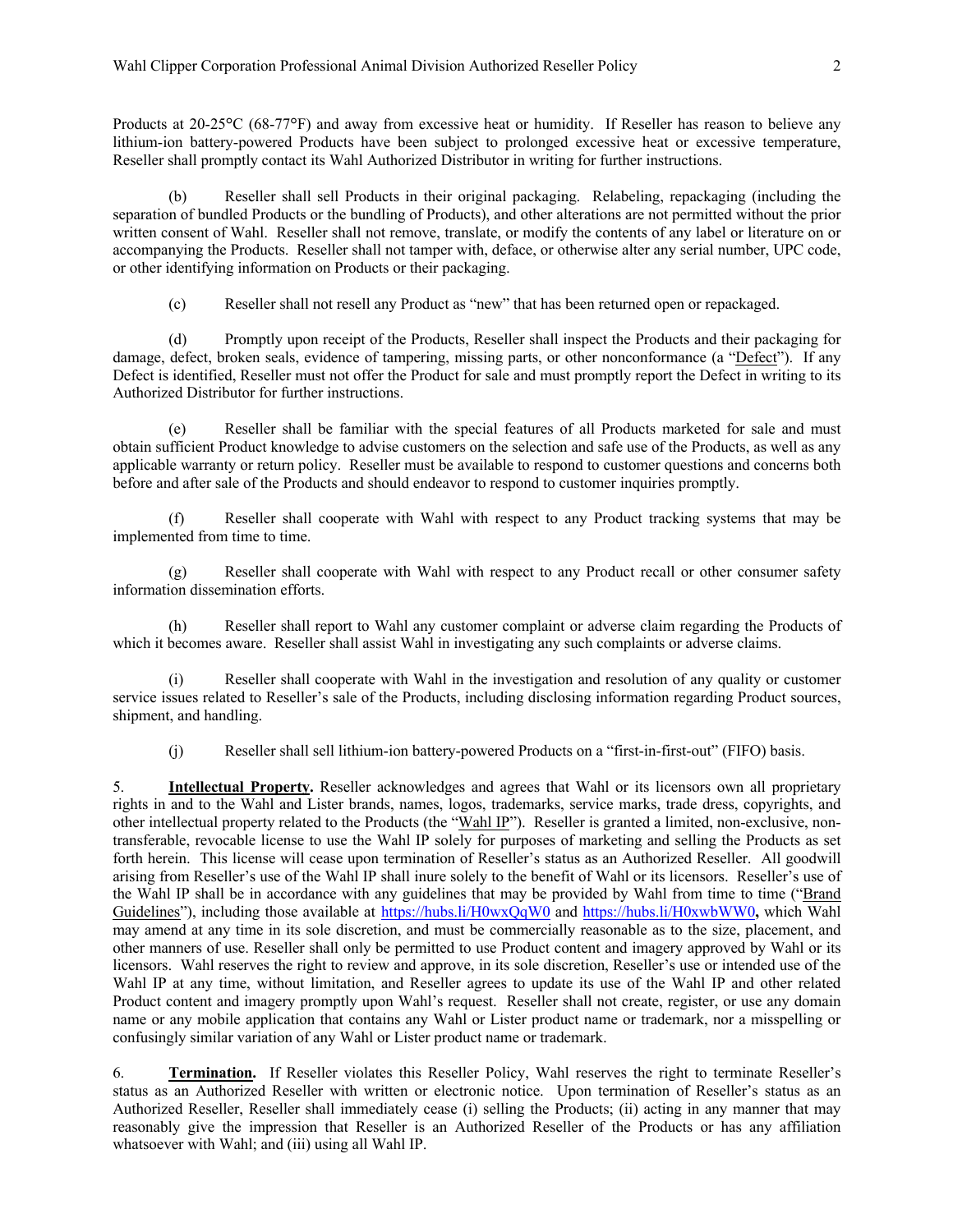7. **Modification.** Wahl reserves the right to update, amend, or modify this Reseller Policy at any time. Unless otherwise provided, such amendments will take effect immediately and Reseller's continued use, advertising, offering for sale, or sale of the Products, use of the Wahl IP, or use of any other information or materials provided by Wahl to Reseller will be deemed Reseller's acceptance of the amendments.

8. **Confidentiality.** This Reseller Policy, and its attachments, if any, constitute confidential, proprietary information of Wahl and shall not be used for any purpose other than the authorized advertising and sale of the Products nor disclosed to any third party without the prior written consent of Wahl.

9. **Reseller Information.** Reseller agrees to promptly notify Wahl of any change to the information submitted on its Authorized Reseller Website Registration Form by reregistering with Wahl at https://share.hsforms.com/1FotGwuJIQ\_ijEHVUtJA4pw2nc4m.